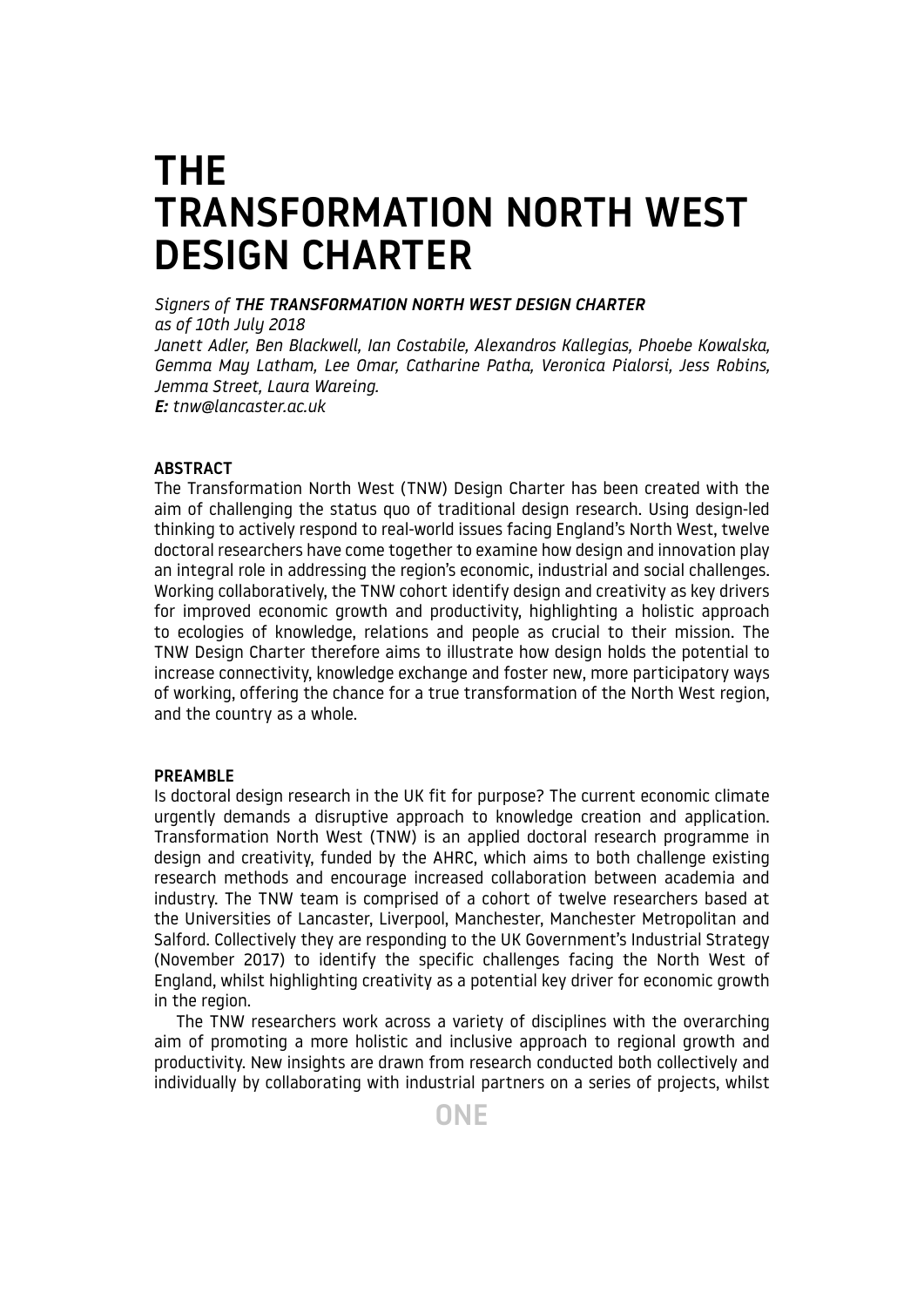fulfilling the individual aspirations of their own bespoke PhDs.

The following charter therefore aims to provide a starting point for increased dialogue and collaboration between academia and industry to help foster a decentralised, fairer and more balanced economy at a time of great change.

## DESIGN MANIFESTO

Design is integral to being human. Every aspect of life is designed. Design-led thinking is not limited to specialists or design practitioners. It is a tool that can be learned and applied to all fields of human endeavour. Design offers a holistic approach to cultivating inclusivity, improving economic resilience, protecting the environment and enhancing quality of life.

Design solves problems. (It also creates them.) Design plays a leading interventionist role by co-creating solutions to tomorrow's most pressing challenges, including: the future of healthcare, the fair distribution of new technological developments throughout society, and the growth of healthy, interconnected communities. Design doesn't take things for granted; it questions assumptions. We overcome challenges by approaching them in novel ways.

Ideas are the most valuable currency. We see design at the forefront of all decisionmaking. It cuts across silos and acts as a catalyst for interdisciplinary collaboration between industry, academia and the wider public. Design is integral to this process; it is the quest for making things tangible. Ideas spark innovation by inspiring people to take new steps.

Design is ambitious. Design is participatory. Design cares.

#### CHALLENGES AND OPPORTUNITIES

As we enter the fourth industrial revolution, the UK faces a number of challenges. These include: low productivity, uneven growth across the country and changing demands for future skills. Our focus, the North West, is a force to be reckoned with, having the largest economy and the highest level of creative employment outside London. Here, the challenge for further growth is to increase knowledge around the utilisation of design and creative skills for driving innovation, whilst acknowledging existing strengths of the region.

Challenges create opportunities for design. Like the 1990 Munich Charter, we believe that design can be applied to both industrial and social challenges. The use of design skills, however, is not confined to design professionals, but can be utilised across all sectors. We pose three opportunities for the application of design in the region:

'Knowledge' – Design fosters knowledge and skills, both cognitive and embodied. We must recognise that skills are not only taught but acquired in everyday contexts and held as collective knowledge in communities of individuals and businesses.

'Relations' – The provision of infrastructure forms, facilitates and sustains connections within and between communities and can lead to resilience. Design